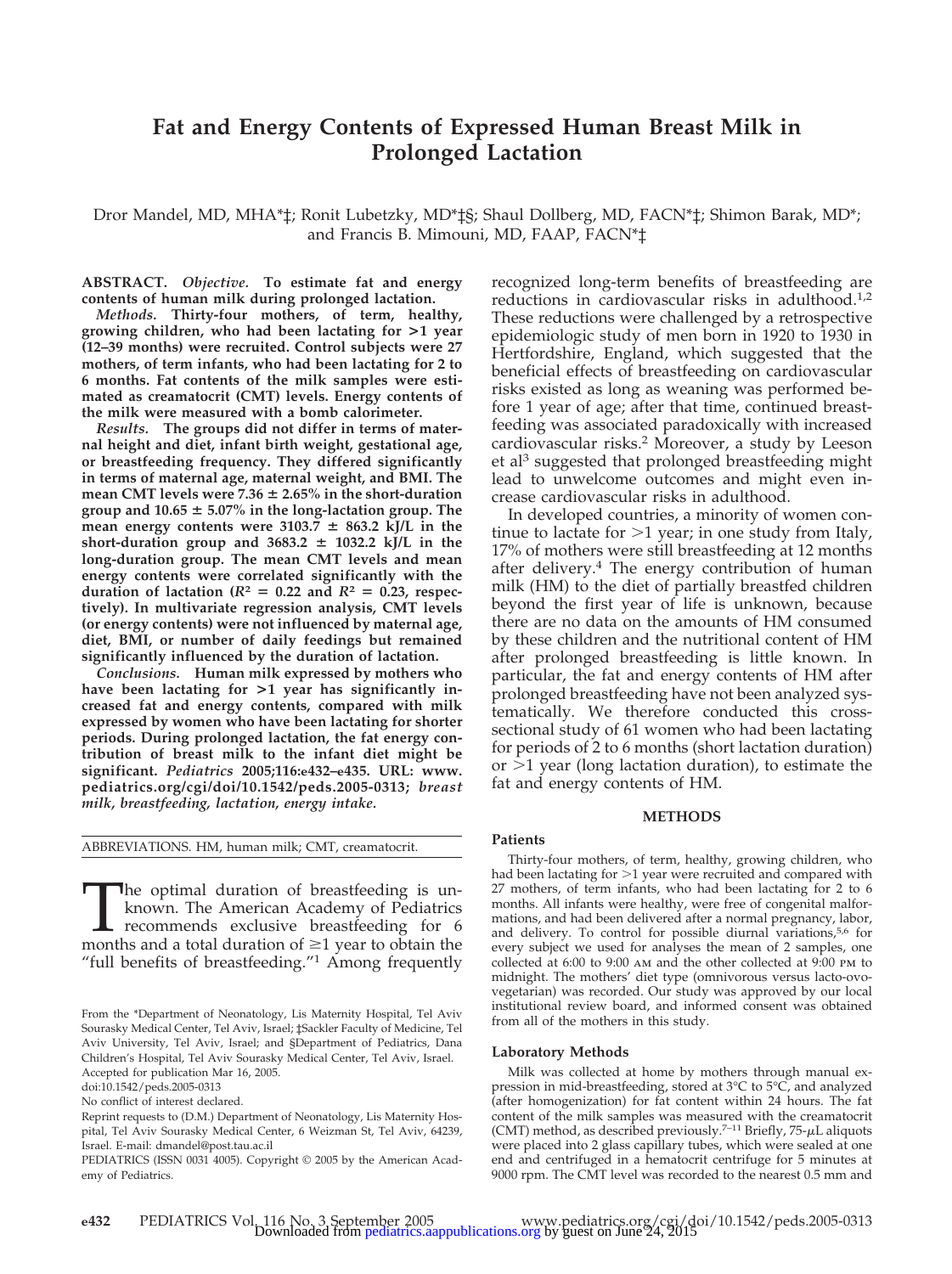expressed as a percentage of the length of the milk column in the tube. Each reading was performed in duplicate in a blinded manner, by an investigator who was not aware of the origin and time of sampling. The final result was the average of the 2 readings. A random subset of samples ( $n = 30$ ) was also analyzed directly for energy content with the static bomb calorimetry method, as described by Garza et al,<sup>12</sup> with a Parr 1261 bomb calorimeter (Parr Instruments, Moline, IL); results were expressed as kilojoules per liter of milk.

#### **Statistical Analyses**

Results were expressed as mean  $\pm$  SD or number and percentage. Student's *t* tests were used to determine the differences between the 2 groups (2–6 months and  $>1$  year) for continuous variables, with  $\chi^2$  tests for categorical variables. Linear regression analysis was used to determine the correlation between CMT levels and energy contents. Backward, stepwise, multivariate regression analyses were used to determine the effects of lactation duration, maternal weight or BMI, and maternal age (independent variables) on CMT levels and energy contents (dependent variables).

## **RESULTS**

Demographic and maternal characteristics of the participants in this study are presented in Table 1. Briefly, mothers were healthy and had not suffered from hypertensive disorders of pregnancy or diabetes mellitus. Most were omnivorous (Mediterraneantype diet), except for 2 mothers who were lacto-ovovegetarians (1 in each group).

There were 61 mothers, who had been breastfeeding for either 2 to 6 months (short-duration group, *n*  $=$  27) or 12 to 39 months (long-duration group,  $n =$ 34). The 2 groups (short-duration versus long-duration lactation) did not differ in terms of maternal height and diet, infant birth weight, gestational age, or breastfeeding frequency. They differed significantly, however, in terms of maternal age, maternal weight, and BMI (Table 1). In addition, there were significant differences between the 2 groups in terms of CMT and energy content values (Table 1). The energy contents were correlated significantly with the CMT levels (energy [kilojoules per liter]  $= 2288 +$ 117 · CMT [percent];  $R^2 = 0.37$ ,  $P < .0001$ ). Mean CMT levels and mean energy contents were correlated significantly with the duration of lactation (*R*<sup>2</sup>  $= 0.22, P < .0001,$  and  $R<sup>2</sup> = 0.23, P < .0001,$  respectively) (Fig 1). In multivariate regression analysis, CMT levels (or energy contents) were not influenced by maternal age, diet type, BMI, or number of daily feedings but remained significantly influenced by the duration of lactation.

### **DISCUSSION**

We demonstrated that, in HM expressed by mothers who had lactated for  $>1$  year, the fat and energy

contents were increased significantly, compared with HM expressed by women who had lactated for a shorter period (2–6 months). In fact, CMT levels for the long-duration group were at times extraordinarily high (up to 28%), compared with the short-duration group or values in previous publications, which reported ranges of 5% to  $17.5\%$ .<sup>13</sup>

These results could be explained theoretically by a direct effect of the lactation duration on CMT levels and energy contents. Alternatively, inherent differences between the 2 groups in the study might also have played a role. Indeed, our study was limited by the fact that it was not a longitudinal one, and many subtle or less-subtle differences between the 2 groups other than the lactation duration might have influenced the CMT levels and energy contents. In our study, maternal diet was not studied systematically from a dietary recall standpoint. However, most women in the study ate a Mediterranean-type diet, and only 1 woman in each group was lacto-ovovegetarian, which did not allow us to speculate in any manner on dietary influences. The 2 groups were also similar in terms of maternal height, infant birth weight, gestational age, and breastfeeding frequency. They were, however, significantly different in terms of maternal age (older mothers in the long-duration group), maternal weight, and BMI (both higher in the short-duration group). The presence of older mothers in the long-duration group might indicate significant socioeconomic differences between the 2 groups, which theoretically might have influenced the results. However, in the multivariate regression analysis, maternal age did not influence CMT levels. The same was true for maternal weight and maternal BMI, which also were found not to influence CMT levels. Higher maternal weight and BMI in the shortduration group were probably the result of the more recent pregnancies in this group (women are known to lose most of the weight accumulated during pregnancy during the first year of life of the infant $14$ ).

Therefore, despite the cross-sectional aspect of our study, we think that differences in the length of lactation per se explained the striking differences in CMT levels and energy contents that we found in this study. The reasons for the differences in energy and fat contents are not found readily in the available literature. Indeed, there are very few data on the nutritional value of breast milk during prolonged  $(>1$ -year) lactation. A Medline search using the key words "lactation" or "breast milk" or "human milk" or "breastfeeding" and "duration" and "composition" revealed only 8 articles, of which 7 originated

**TABLE 1.** Subject Characteristics and CMT and Energy Data

|                                      | Short Lactation (2–6 mo)<br>$(n = 27)$ | Long Lactation $(>1 y)$<br>$(n = 34)$ |           |
|--------------------------------------|----------------------------------------|---------------------------------------|-----------|
| Maternal age, y                      | $30.7 \pm 2.9$                         | $34.4 \pm 5.1$                        | .004      |
| Maternal weight, kg                  | $66.3 \pm 11.8$                        | $59.8 \pm 8.7$                        | .03       |
| Maternal BMI, $\text{kg/m}^2$        | $24.5 \pm 3.9$                         | $22.1 \pm 3.0$                        | .01       |
| Breastfeeding frequency, times per d | $7.1 \pm 1.9$                          | $5.9 \pm 3.3$                         | <b>NS</b> |
| CMT, $\%$                            | $7.36 \pm 2.65$ (2-12)                 | $10.65 \pm 5.07$ (2-28)               | < .0001   |
| Energy content, $kJ/L$               | $3103.7 \pm 863.2$ (1075-4652)         | $3683.2 \pm 1032.2$ (682-5887)        | < .0001   |

Data are expressed as mean  $\pm$  SD (range). NS indicates not significant.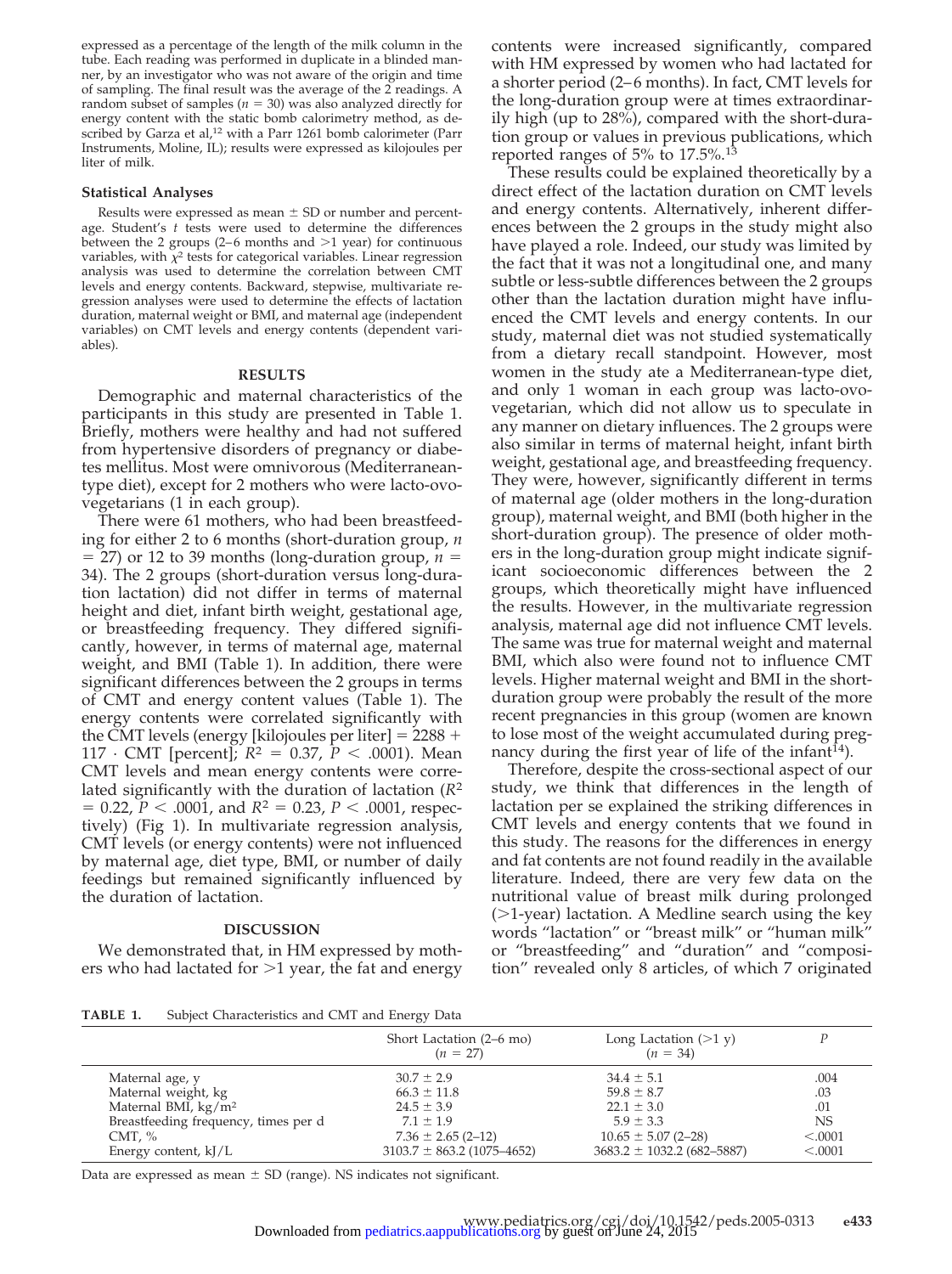

Fig 1. Correlation between mean CMT values (percent) and duration of lactation (months).

from developing countries<sup>15–21</sup> and only 2 dealt with issues of milk composition.<sup>20,21</sup> The largest study on the topic, by Dewey et al,<sup>22</sup> found that "fat  $\dots$  concentrations" (in late lactation) "were similar to those in earlier stages of lactation." However, careful examination of the data reported by Dewey et  $al^{22}$ revealed that the aforementioned statement in their article's abstract was not supported by their actual data, which showed a significant increase in fat content in late lactation, compared with early lactation  $(6.22 \pm 2.87 \text{ g}/100 \text{ mL} \text{ vs } 4.03 \pm 2.17 \text{ g}/100 \text{ mL})$ . This increase of  $\sim$ 50% in fat content from early to late lactation is very similar to the  $\sim$ 50% increase in CMT levels that we found in our study. In a longitudinal study by Nommsen et al, $2<sup>3</sup>$  there were no changes in lipid or energy contents over time, but that study was limited to the first year of life and did not assess prolonged lactation beyond the first year. Moreover, the contribution of fat content to energy content was very significant in our study. Others found that CMT levels were correlated very well with energy contents of milk.7,8 Our study confirmed this and was the only study of its type that examined the relationship between CMT and energy contents measured with direct bomb calorimetry, rather than calculated from nutritional equations.<sup>11</sup>

Therefore, it seems theoretically that, during prolonged lactation, the contribution of breast milk to the infant diet might be significant, from an energy intake standpoint. Indeed, a reduction in the volume of milk consumed by a child who is also eating solid foods might well be counterbalanced by the increase in energy concentration. A limitation of this statement is that, similar to the study by Dewey et al,<sup>22</sup> we were not able to measure accurately the volumes consumed at the breast by each infant, for obvious technical reasons. Mothers in our study were not instructed to double-weigh the infant before and after every feeding, because of the cumbersome aspects. Nevertheless, it seemed that some women in the long-duration lactation group were able to reach

extraordinarily high CMT values, such as a woman whose expressed breast milk had a CMT level of 28%.

The long-term effects of such high fat intake have not been studied. We did not analyze the fat qualitatively in this study, but it is known that, compared with infant formula, breast milk is much richer in cholesterol and saturated fat.<sup>24</sup> The effects of high intake of saturated fat and cholesterol on infant cholesterol metabolism are consequential. We showed that, in the first few months of life, higher cholesterol intake among breastfed infants led to downregulation of endogenous cholesterol production.25 Whether continued high saturated fat and cholesterol intake through breastfeeding beyond the first year of life is beneficial is unknown. As quoted earlier, prolonged breastfeeding has been "accused" of possibly inducing long-term endothelial damage and of decreasing arterial distensibility,2,3,26–28 but many objections have been raised against this accusation.29–31 The type of fats present in the milk of mothers lactating for  $>1$  year needs to be measured before suggestions of the role in adult heart disease can be mentioned. Also, because of the changes in diets from childhood to adult years, it may not be possible to determine the influence of prolonged breastfeeding on cardiovascular disease.

We must point out that, at the present time, the official policy of the American Academy of Pediatrics is not to put any limit on the duration of lactation.1 Moreover, a recent review of biological versus cultural aspects of weaning suggested that, from an anthropologic standpoint based on primates studies, "breastfeeding a child for 2.5 to 7 years is normal for our species."32

#### **REFERENCES**

<sup>1.</sup> Gartner LM, Morton J, Lawrence RA, et al. Breastfeeding and the use of human milk. *Pediatrics.* 2005;115:496 –506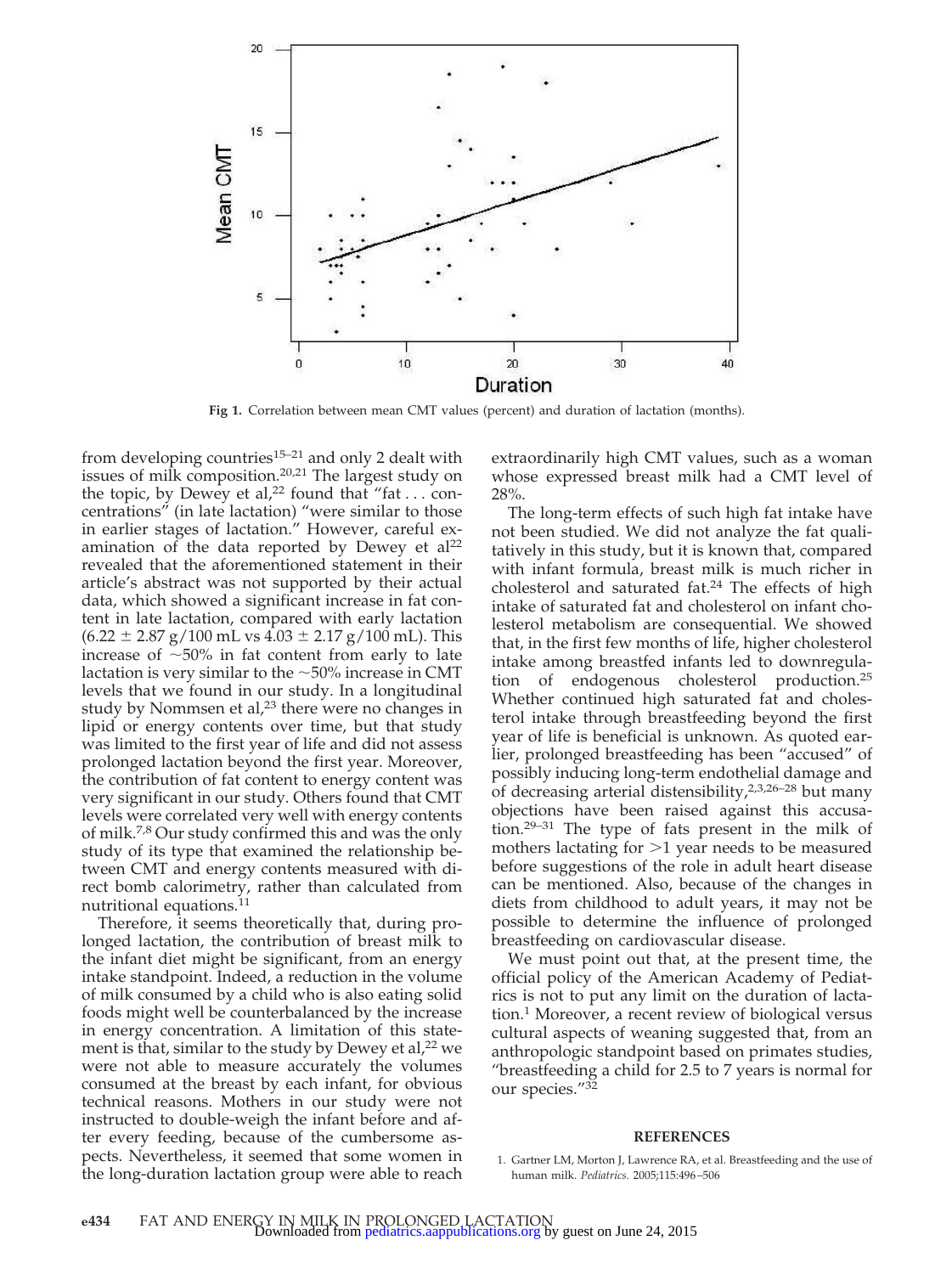- 2. Fall CH, Barker DJ, Osmond C, Winter PD, Clark PM, Hales CN. Relation of infant feeding to adult serum cholesterol concentration and death from ischaemic heart disease. *BMJ.* 1992;304:801– 805
- 3. Leeson CP, Kattenhorn M, Deanfield JE, Lucas A. Duration of breast feeding and arterial distensibility in early adult life: population based study. *BMJ.* 2001;322:643– 647
- 4. Bertini G, Perugi S, Dani C, Pezzati M, Tronchin M, Rubaltelli FF. Maternal education and the incidence and duration of breast feeding: a prospective study. *J Pediatr Gastroenterol Nutr.* 2003;37:447– 452
- 5. Clark RM, Ferris AM, Fey M, Brown PB, Hundrieser KE, Jensen RG. Changes in the lipids of human milk from 2 to 16 weeks postpartum. *J Pediatr Gastroenterol Nutr.* 1982;1:311–315
- 6. Ruel MT, Dewey KG, Martinez C, Flores R, Brown KH. Validation of single daytime samples of human milk to estimate the 24-h concentration of lipids in urban Guatemalan mothers. *Am J Clin Nutr.* 1997;65: 439 – 444
- 7. Lucas A, Gibbs JA, Lyster RL, Baum JD. Creamatocrit: simple clinical technique for estimating fat concentration and energy value of human milk. *Br Med J.* 1978;1:1018 –1020
- 8. Lemons JA, Schreiner RL, Gresham EL. Simple method for determining the caloric and fat content of human milk. *Pediatrics.* 1980;66:626 – 628
- 9. Lonnerdal B, Smith C, Keen CL. Analysis of breast milk: current methodologies and future needs. *J Pediatr Gastroenterol Nutr.* 1984;3:290 –295
- 10. Jensen RG, Clark RM. Methods of lipid analysis. *J Pediatr Gastroenterol Nutr.* 1984;3:296 –299
- 11. Wang CD, Chu PS, Mellen BG, Shenai JP. Creamatocrit and the nutrient composition of human milk. *J Perinatol.* 1999;19:343–346
- 12. Garza C, Butte NF, Dewey KG. Determination of the energy content of human milk. In: Jensen RG, Neville MC, eds. *Human Lactation, Milk Components and Methodologies*. New York, NY: Plenum Press; 1985: 121–125
- 13. Meier PP, Engstrom JL, Murtaugh MA, Vasan U, Meier WA, Schanler RJ. Mothers' milk feedings in the neonatal intensive care unit: accuracy of the creamatocrit technique. *J Perinatol.* 2002;22:646 – 649
- 14. Dewey KG, Heinig MJ, Nommsen LA. Maternal weight-loss patterns during prolonged lactation. *Am J Clin Nutr.* 1993;58:162–166
- 15. Gopalan C. Studies on lactation in poor Indian communities. *J Trop Pediatr.* 1958;4:87–97
- 16. Hanafy MM, Morsey MR, Seddick Y, Habib YA, el-Lozy M. Maternal nutrition and lactation performance: a study in urban Alexandria. *J Trop Pediatr Environ Child Health.* 1972;18:187–191
- 17. Reinhardt MC, Lauber E. Maternal diet, breast feeding and infants' growth: a field study in the Ivory Coast (West Africa). *J Trop Pediatr.* 1981;27:229 –236
- 18. van Steenbergen WM, Mossel DA, Kusin JA, Jansen AA. Lactation performance of mothers with contrasting nutritional status in rural Kenya. *Acta Paediatr Scand.* 1983;72:805– 810
- 19. Prentice AM, Whitehead RG, Roberts SB, Paul AA. Dietary supplementation of lactating Gambian women, I: effect on breast-milk volume and quality. *Hum Nutr Clin Nutr.* 1983;37:53– 64
- 20. Brown KH, Black RE, Becker S, Nahar S, Sawyer J. Consumption of foods and nutrients by weaning in rural Bangladesh. *Am J Clin Nutr.* 1983;37:61– 65
- 21. Boediman D, Ismail D, Iman S, Ismangoen, Ismadi SD. Composition of breast milk beyond one year. *J Trop Pediatr Environ Child Health.* 1979; 25:107–110
- 22. Dewey KG, Finley DA, Lonnerdal B. Breast milk volume and composition during late lactation (7–20 months). *J Pediatr Gastroenterol Nutr.* 1984;3:713–720
- 23. Nommsen LA, Lovelady CA, Heinig MJ, Lonnerdal B, Dewey KG. Determinants of energy, protein, lipid, and lactose concentrations in human milk during the first 12 mo of lactation: the DARLING study. *Am J Clin Nutr.* 1991;53:457– 465
- 24. Giovannini M, Agostoni C, Riva E. Fat needs of term infants and fat content of milk formulae. *Acta Paediatr Suppl.* 1994;402:59 – 62
- 25. Cruz ML, Wong WW, Mimouni F, et al. Effects of infant nutrition on cholesterol synthesis rates. *Pediatr Res.* 1994;35:135–140
- 26. Singhal A, Lucas A. Early origins of cardiovascular disease: is there a unifying hypothesis? *Lancet.* 2004;363:1642–1645
- 27. Singhal A, Cole TJ, Fewtrell M, Lucas A. Breastmilk feeding and lipoprotein profile in adolescents born preterm: follow-up of a prospective randomised study. *Lancet.* 2004;363:1571–1578
- 28. Drake AJ, Walker BR. The intergenerational effects of fetal programming: non-genomic mechanisms for the inheritance of low birth weight and cardiovascular risk. *J Endocrinol.* 2004;180:1–16
- 29. Chong YS. Human milk is still best. *BMJ.* 2003;327:683
- 30. Holt A. Duration of breast feeding and adult arterial distensibility: does this study herald the return of national dried milk? *BMJ.* 2001;323:691
- 31. Dark PM, Rolli MJ. Duration of breast feeding and adult arterial distensibility: statistical analysis was unclear. *BMJ.* 2001;323:691– 693
- 32. Dettwyler KA. When to wean: biological versus cultural perspectives. *Clin Obstet Gynecol.* 2004;47:712–723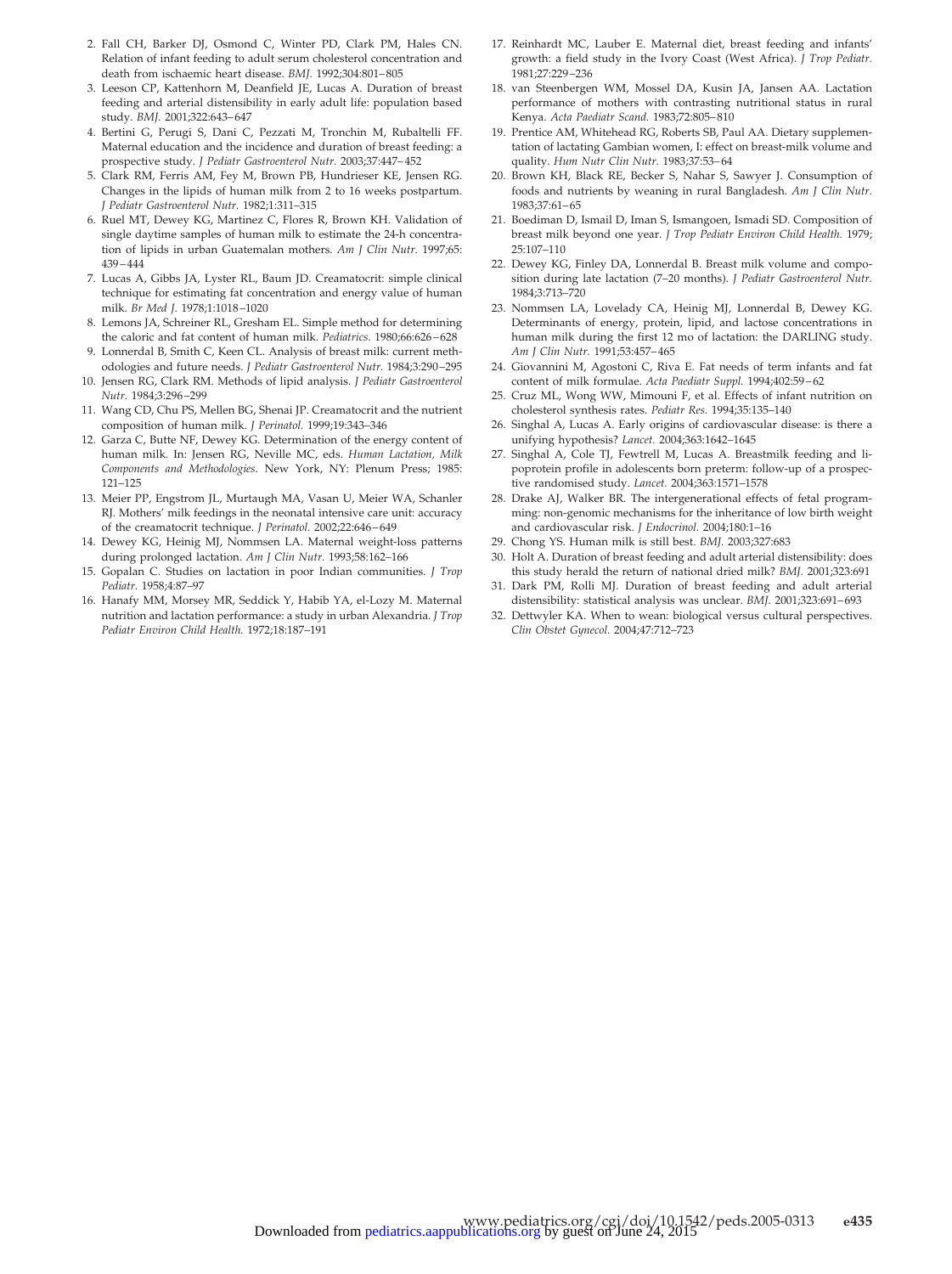# **Lactation Fat and Energy Contents of Expressed Human Breast Milk in Prolonged**

*Pediatrics* 2005;116;e432 Mimouni Dror Mandel, Ronit Lubetzky, Shaul Dollberg, Shimon Barak and Francis B.

DOI: 10.1542/peds.2005-0313

| Updated Information $\&$<br><b>Services</b>      | including high resolution figures, can be found at:<br>http://pediatrics.aappublications.org/content/116/3/e432.full.h<br>tml                                                                |
|--------------------------------------------------|----------------------------------------------------------------------------------------------------------------------------------------------------------------------------------------------|
| <b>References</b>                                | This article cites 31 articles, 13 of which can be accessed free<br>at:<br>http://pediatrics.aappublications.org/content/116/3/e432.full.h<br>$tm$ # $ref$ - $list-1$                        |
| <b>Citations</b>                                 | This article has been cited by 5 High Wire-hosted articles:<br>http://pediatrics.aappublications.org/content/116/3/e432.full.h<br>tml#related-urls                                           |
| <b>Post-Publication</b><br>Peer Reviews $(P3Rs)$ | $2 P3Rs$ have been posted to this article<br>http://pediatrics.aappublications.org/cgi/eletters/116/3/e432                                                                                   |
| Permissions & Licensing                          | Information about reproducing this article in parts (figures,<br>tables) or in its entirety can be found online at:<br>http://pediatrics.aappublications.org/site/misc/Permissions.xht<br>ml |
| <b>Reprints</b>                                  | Information about ordering reprints can be found online:<br>http://pediatrics.aappublications.org/site/misc/reprints.xhtml                                                                   |

rights reserved. Print ISSN: 0031-4005. Online ISSN: 1098-4275. Grove Village, Illinois, 60007. Copyright  $\ddot{\odot}$  2005 by the American Academy of Pediatrics. All and trademarked by the American Academy of Pediatrics, 141 Northwest Point Boulevard, Elk publication, it has been published continuously since 1948. PEDIATRICS is owned, published, PEDIATRICS is the official journal of the American Academy of Pediatrics. A monthly